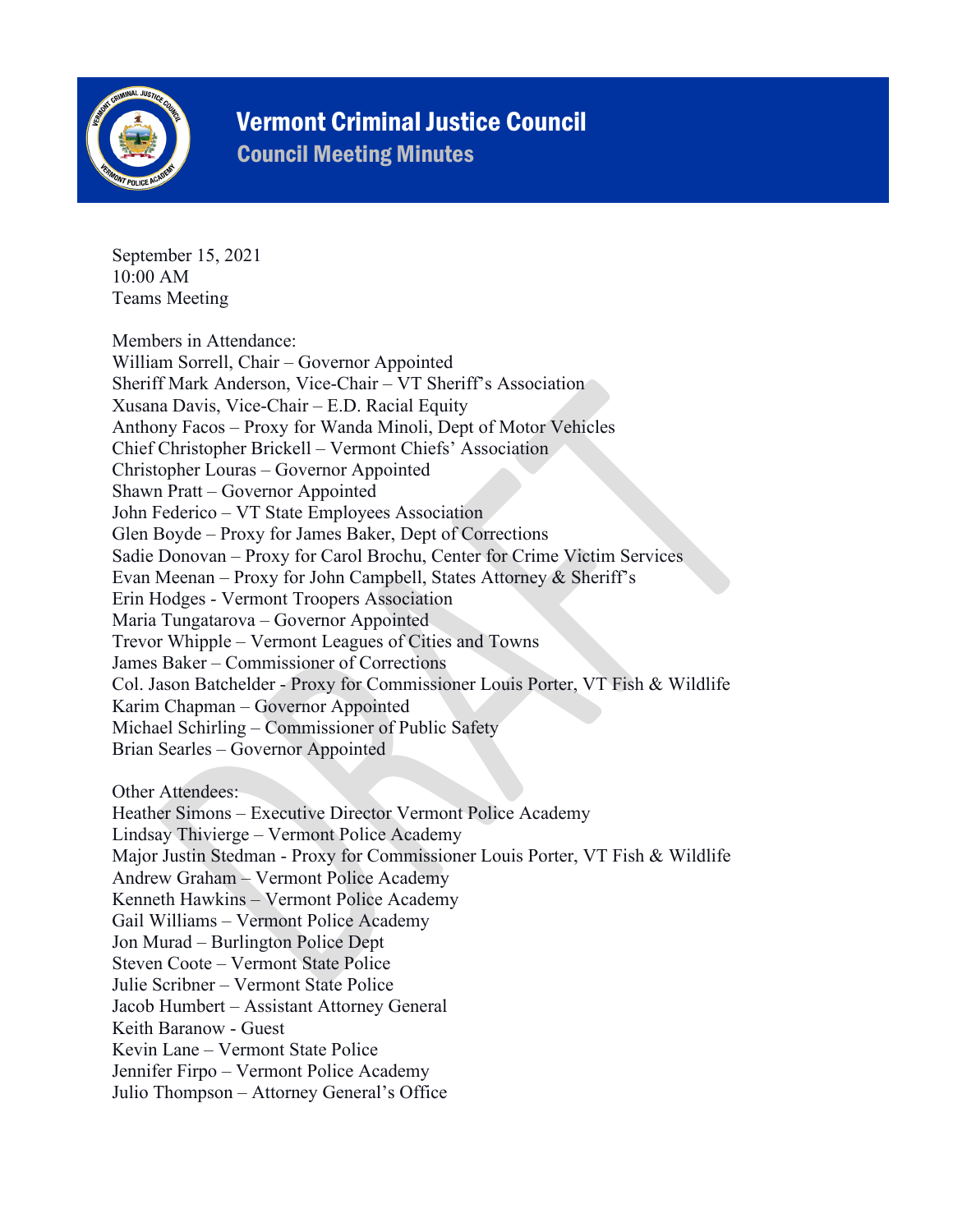

# Vermont Criminal Justice Council

Council Meeting Minutes

Ann Schroeder – Guest Two unidentified people called in.

**Call to Order:** VCJC Chair Bill Sorrell 10:03

Changes to Agenda: Addition to H435/Act56 section to include an introduction of Keith Baranow. An addition to the Executive Director Update section to include Julie Scribner. Addition to the Director of Administration Updates to include FIP Data Collection waiver.

**Approval of prior minutes**: Trevor Whipple made a motion to accept the minutes from September 1st. Second by Mark Anderson. All in favor. Motion passed.

**H435/Act56** (Commissioner Baker) Announced Army Lt. Col. Keith Baranow who will be working with Corrections on the joint report due to legislature regarding H 435 which became Act 56. The report will outline the feasibility of the Council taking on certification, decertification, and training of corrections personnel. The report is due on December 1st. The Council members will see a draft report by the end of October, which will give them 30 days to review. The joint committee will have 30 days after the review to make any adjustments and finalize the report by the deadline. Chair Sorrell asked if the draft could be sent mid-October to give the Council members time to review and discuss it.

### **Committees:**

**Entrance Testing update**: (Murad) At the most recent meeting the working group members voted and approved the RFI that will gain information from vendors on an academic test that will measure and evaluate an applicant's ability to successfully make it through the Academy. The group discussed the MMPI as it pertains to Rule 16 and what the psychological test should measure. The group is also discussing the parameters and accessibility for the PT test.

**FIP Committee update: (**Stedman) The committee was hopeful that they would have a proposal for this council meeting, but the subcommittee members needed more background and clarity on where it is coming from and where it is going. Stedman asked for the next committee meeting to be four hours to give time for them to dive into the suggestions from migrant justice and has asked for time at the next Council meeting to talk about the recommended policy which is due by January 1, 2022.

**Professional Regulation Subcommittee**: (Brickell) There have been 22 cases reviewed and sent back for more information or clarification, 52 cases have been completed, and six (6) cases are left to review. The committee will be going back and reviewing prior cases as needed. Karen Tronsgard-Scott has been asked to join the committee and has excepted.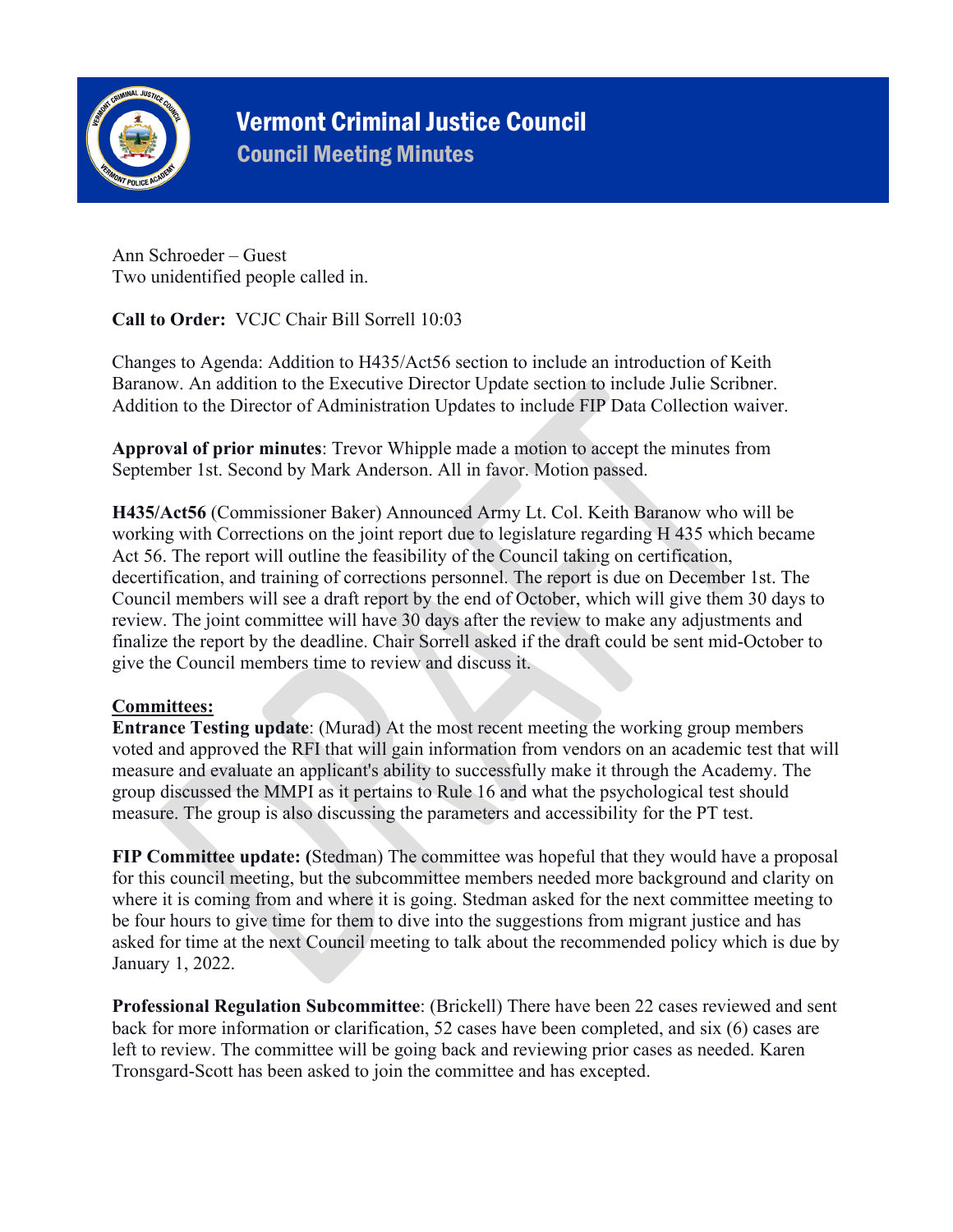

Vermont Criminal Justice Council Council Meeting Minutes

• Christopher Louras made a motion to approve the procedure for the Professional Regulation subcommittee presented by Jacob Humbert at the last Council Meeting. Second by Glenn Boyde. No further discussion. All in favor. Motion passed.

**Training Advisory Committee**: (Coote) Last meeting was on September 9th, this is the biggest subcommittee with 22 members and has decided to meet biweekly to catch up. The TAC discussed the FTO process and minimum requirements for Level II and Level III officers. They are ready to make a recommendation for Level II officers and will be looking at the training. Currently, Level II officers are required to get 60 hours of field training which is too little to be exposed to situations while working with a Level III experienced officer. The subcommittee is recommending increasing the required hours to 120 hours beginning in 2022. There was not an action item on the agenda for this meeting. Sorrell asked for it to be an action item on the next agenda. Brian Searles asked to what extent do agencies lean on Level II officers. Sheriff Anderson asked if the Professional Regulations committee would track Act 56 violations by category and Levels for a data approach.

#### **Executive Director update**: (Heather Simons)

**Covid:** Has an impact on how we do business and affects morale and stamina. Each week we revisit protocol. VTHR Covid Attestation form is up and ready for employees to fill out. The Academy could be a test site.

**Risk Assessment:** Heather, Cindy, Lindsay, Linda Lambert, and Andrew Keegan are working together to determine if there will need to be an audit on how we track, keep data and records, how the Academy runs, and policies. This topic will be on the agenda monthly to keep the Council updated.

**Julie Scribner:** Today is Captain Scribner's last Council meeting. She was thanked for all that she has done in every aspect of her career and service to law enforcement, the Academy, and the Council.

**Director of Administration updates:** (Lindsay Thivierge) Each year law enforcement agencies have to report on race data collection. VALCOUR is a company working on the collection and ability to extract the information in a reportable format. There had been a software issue that has been corrected but may affect the deadline. The Council has been asked to grant a 60-day waiver of the deadline in case any other issues occur. After discussions, Louras made a motion to accept a provisional blanker waiver for all agencies to be granted a retroactive 60-day waiver with a deadline of November 1st. This waiver is necessary to get the race data collection data in a reportable form compliant with VSA 2359. Second by Brickell. No further discussion. All in favor. Motion passed.

No further questions, comments, or suggestions.